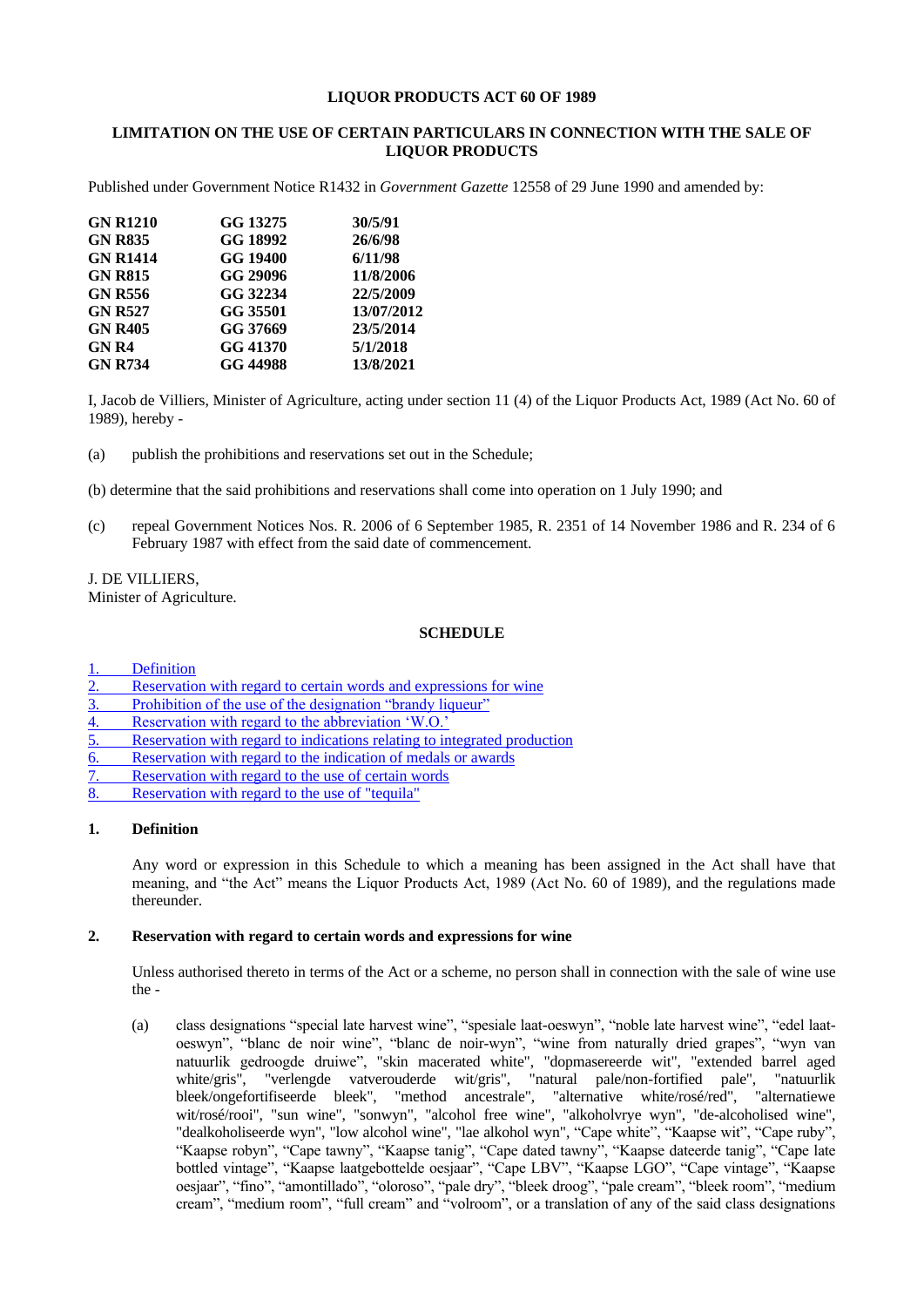in any language whatsoever, or any word or expression that so resembles any of the said class designations or a translation thereof that it will deceive or is likely to deceive.

[Para. (a) substituted by GN R734/2021]

(b) words "criadera", "solera", "Cape", "Kaap", and "Kaapse" and the expressions "single vineyard wine" and "enkelwingerdwyn", or a translation of any of the said words or expressions in any language whatsoever, or any word or expression that so resembles any of the said words or expressions or a translation thereof that it will deceive or is likely to deceive.

[Clause 2 substituted by GN R835/98 and GN R815/2006]

# <span id="page-1-0"></span>**3. Prohibition of the use of the designation "brandy liqueur"**

No person shall use in connection with the sale of a liquor product, whether produced or imported into the Republic, the designation "brandy liqueur" or "brandewynlikeur".

## <span id="page-1-1"></span>**4. Reservation with regard to the abbreviation 'WO.'**

Unless authorised thereto in terms of a scheme, no person shall in connection with the sale of wine use the abbreviation "W.O." or the expressions "Wine and Spirit Board", "Wyn- en Spiritusraad", "certified" or "gesertifiseer" or any word, expression or abbreviation that so resembles the said abbreviation or expressions that it will deceive or is likely to deceive.

[Clause 4 added by GN R1210/91 and substituted by GN R527/2012]

## <span id="page-1-2"></span>**5. Reservation with regard to indications relating to integrated production**

- (1) No person shall use any word or expression which claims integrated production in connection with the sale of wine unless
	- (a) the grapes used for the production of such wine has been grown on a farm which is registered in terms of a scheme for the integrated production of wine;
	- (b) all processes in connection with the production of such wine were undertaken in a cellar which is likewise registered; and
	- (c) all the applicable provisions of the said scheme and the conditions and requirements determined thereunder have been complied with in connection with the growing of such grapes and the production of such wine.
- (2) For the purposes of subparagraph (1) 'integrated production' shall mean the application of methods, techniques and practices in the growing of grapes and the production of wine which -
	- (a) are in harmony with the environment or nature, sensitive to the environment or nature, or the like; [Paragraph (a) substituted by GN R405/2014]
	- (b) comprise the non-application or barest essential application of fertilizers, agricultural remedies and other injurious substances in the growing of such grapes and the production of such wine; and
	- (c) will ensure that the wine concerned does not contain any substances in excess of the limits deemed to be safe for human health.
		- [Clause 5 added by GN R1414/98]

## <span id="page-1-3"></span>**6. Reservation with regard to the indication of medals or awards**

Other than as authorised in terms of the Act or a scheme, no person shall in connection with the sale of a liquor product use a medal, sticker, symbol, disc or other device in a manner that conveys or creates or is likely to convey or create the impression that the liquor product concerned has received a medal or award, unless -

- (a) that liquor product has received such medal or award at an open, objective and independent competition;
- (b) that medal or award relates to the content of the liquor product concerned;
- (c) the year of such medal or award and the name of the awarding body are clearly shown on such medal, sticker, symbol, disc or other device; and